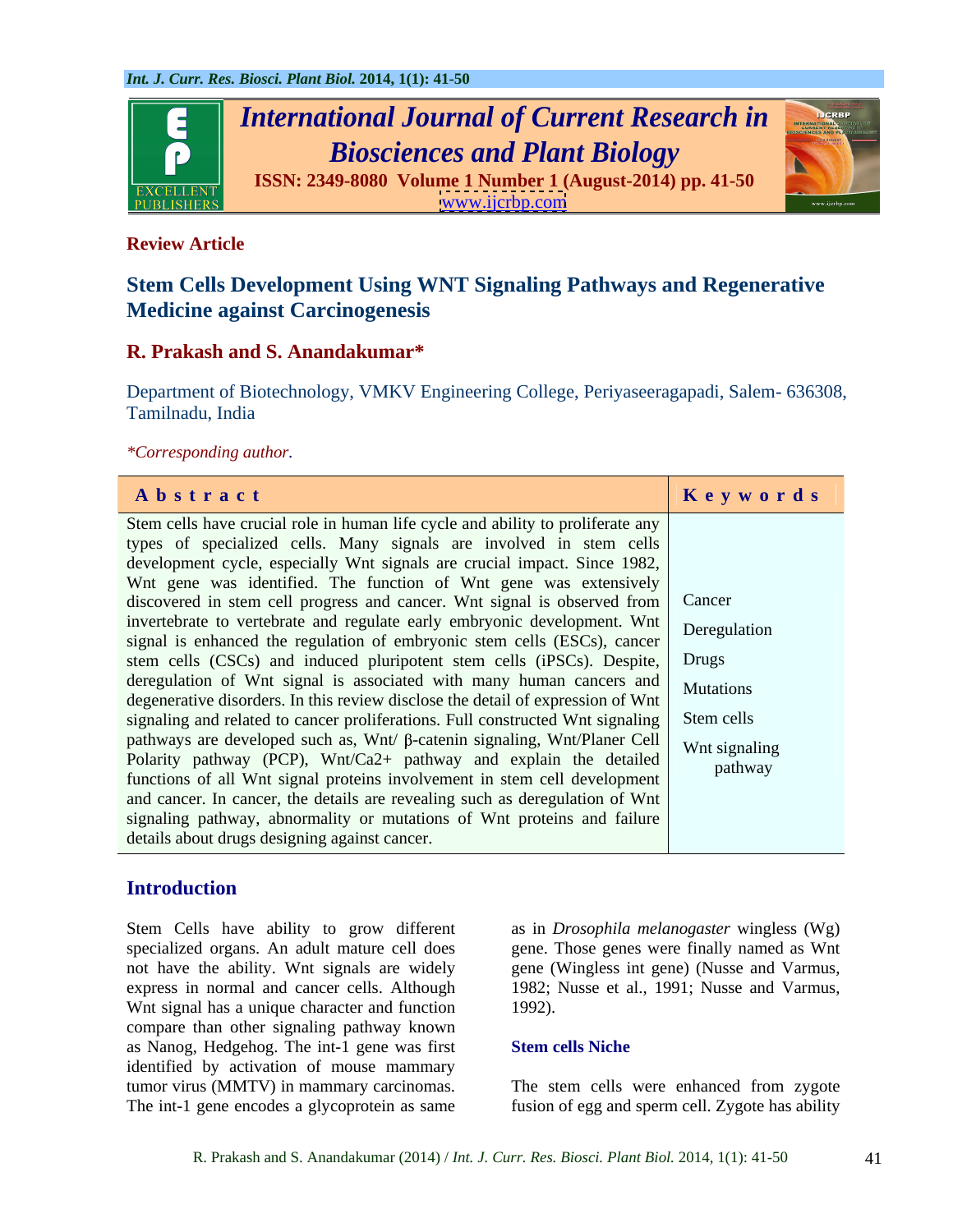#### *Int. J. Curr. Res. Biosci. Plant Biol.* **2014, 1(1): 41-50**

to form whole species called totipotent stem lipoprotein receptor-related protein cocells. Differentiation of zygote to form blastomeres, such blastomere contains mammals Wnt signaling. Depending on the embryonic stem cells called pluripotent stem type of Wnt-ligand receptor interaction, cell. Further, Embryonic stem cells (ESCs) have four types of differentiation such as mesoderm, ectoderm, endoderm and germ pathways have been defined. Wnt gene family cells. These divisions are finally differentiate to regulated three different signaling pathways accomplished the formation of organogenesis known as canonical pathway. Other two (Thomson et al., 1998; Intawicha et al., 2013) The Wnt gene has crucial play key role in canonical pathways such as Wnt/planer cell formation of mature adult cells from embryonic polarity (PCP) pathway and Wnt/Ca<sup>2+</sup> pathway. stem cells. Moreover, Wnt gene plays major These canonic and non-canonic pathways role in mesoderm and endoderm development involved crucial role in different aspects. In and differentiation. Unfortunately, abnormality canonical pathway, Wnt signal transduced for of Wnt signaling leads to stimulate the cancer cell fate determination and non-canonical formation and other disorders in the life cycle pathway regulated the purpose of controlling (Nusse, 2008; Sui et al., 2013). cell movement and tissue polarity (Sonderegger

#### **Wnt Signaling**

The Wnt signaling has crucial role in stem cell **Pathway** development and regenerative medicine. In maintenance of pluripotency, cell survival and <br>  $\beta$ -catenin acts as a transcriptional migration, cell-fate specification and adhesion, when it is an abnormal state and other

The Wnt gene family secreted various Wnt pathways. In vertebrate, Wnt gene family represents large number of signaling molecules now, 19 Wnt ligands interact with secreted and signaling process, 10 transmembrane, frizzed glycogen synthase kinase 3 (GSK-3).

lipoprotein receptor-related protein corepressor (LRP-5 and 6) have been identified in intracellular signaling molecules, specific target transcriptional activations, Wnt signaling pathways are commonly called as non et al., 2007).

#### **The Canonical Wnt/ -catenin Signaling Pathway**

stem cell development, Wnt play major role in The canonical pathway is stimulated by Wnt many type of aspects such as, stem cell protein family.  $\beta$ -catenin has major role in the maintenance and self-renewal, placental canonical pathway.  $\beta$ -catenin has a dual differentiation, trophoblast invasion and function such act as a intracellular contacts and differentiation, germ layer formation, intracellular messanger. In canonical pathway, primitive streak formation. In organogenesis, catenin requires the development of dual osteoclastogenesis, osteoblastogenesis, function of embryonic stem cell self-renewal cardiomyogenesis, tissue morphogenesis, and germ layer formation. Wnt signal, the neurogenesis, spermatogenesis, myogenesis, number of extracellular Wnt- modulating wound healing and regeneration like head protein such as DKK1, Crescent, FrzB, SFRP, formation and limb patterning. (Nusse et al., WIF, Cer, Kremlin, Norrin. Dickkopf 1 2008; Knofler and Pollheimer, 2013). In (DKK1), most secreted molecules of Wnt cancer, Wnt signal act as a carcinogenesis antagonist, bind to the low density lipoprotein degenerative disorders. signaling. Other extra cellular molecules like Wnt Signaling Pathway and regulations Wnt ligands to bind frizzed heterodimeric -catenin acts as a transcriptional transactivator. In stem cell development,  $\beta$ receptor such as LRP5/6 to inhibit Wnt Crescent, FrzB, SFRP, WIF, Cer are inhibited receptor (FZD) (Zhang et al., 2013).

proteins by using multiple Wnt signaling Absence of Wnt ligand (off-state), stimulate the involved in Wnt signaling pathways. Up to polyposis coli), WTX, Axin (axis-inhibitor 1) membrane associated proteins to initiate catenin protein by casein kinase I (CKI) and heterodimeric receptor (FZD), 2 low density between Phosphorylation of β-catenin, achieved via phosphorylation of  $\beta$ -catenin. In cytoplasm,  $\beta$ catenin is intricate with APC (adenomatous both stimulated the phosphorylation of the  $\beta$ glycogen synthase kinase 3 (GSK-3).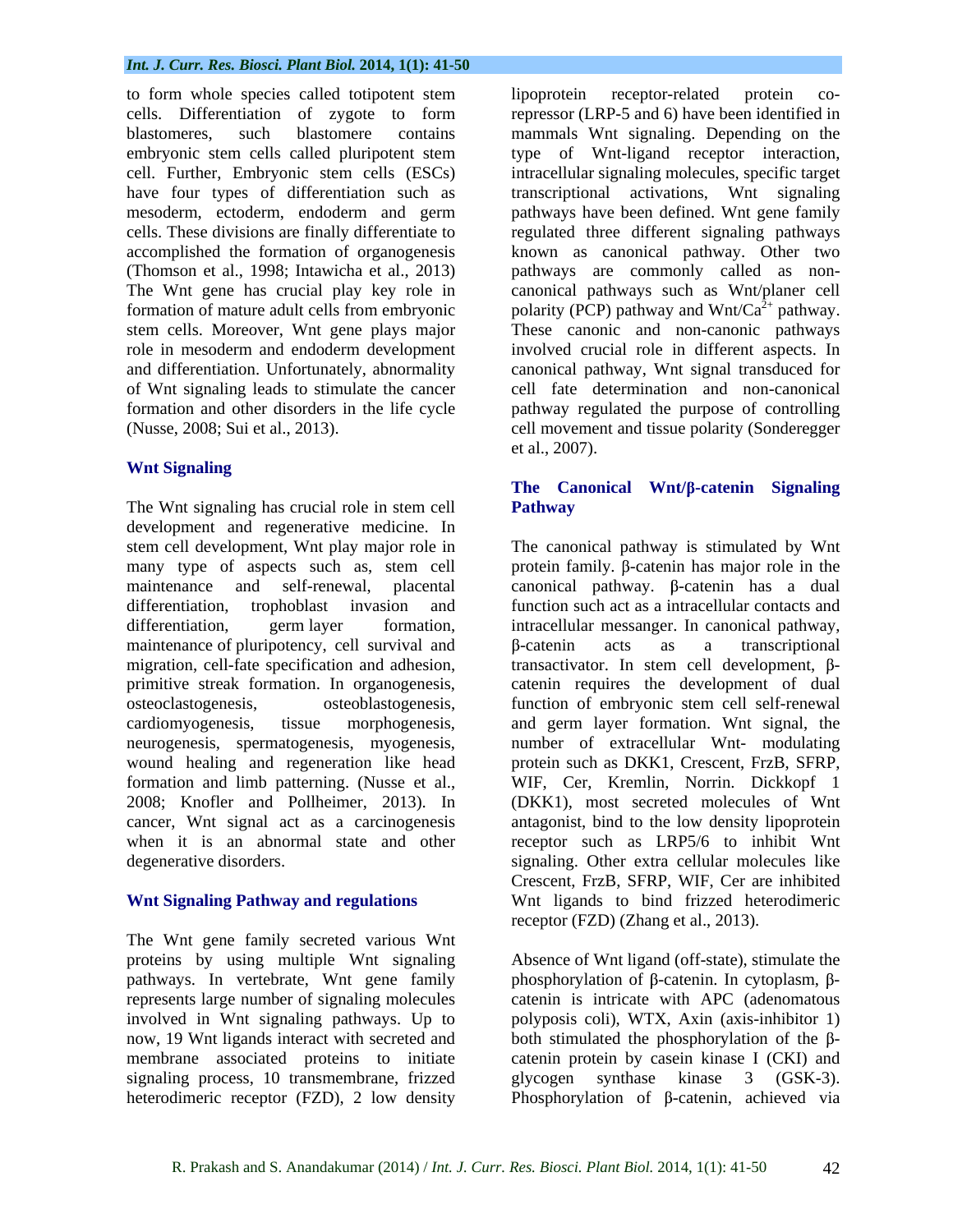in low  $\beta$ -catenin levels in cytoplasm (Fig.1)

heterodimeric receptor (FZD) triggering the

expression of  $\beta$ -catenin in cytosol. Activation of  $\beta$ -catenin, demolition the complex of Groucho and HDAC then binded to the TCF/ LEF Transcription factor. The active complex of  $\beta$ -catenin has many protein molecules known as BCL9/Lgs, Brg-1, Pygo, Tsh,

[\(http://www.stanford.edu/wrnusse/wntwindow](http://www.stanford.edu/wrnusse/wntwindow).

# **The Noncanonical-Wnt/Planer Cell Polarity**

specialized role in Wnt signaling such as cell polarity, adhesion, shape and cell movement

ubiquitin-dependent/ proteasome pathway. This (Fig. 3). The PCP pathway originally identified provokes phosphorylation or degradation of  $\beta$ - in Drosophila. Regulation of PCP pathway not catenin protein through the  $b$ -TrCP ( $b$ - require or without  $\beta$ -catenin, it is independent transducin repeat-containing protein) resulting  $\qquad$  pathway of  $\beta$ -catenin, perhaps even inhibit  $\beta$ -(Chen et al., 2008). stimulation of PCP pathway not requiring LRP Presence of Wnt ligand (on-state), bind to the pathway is always activated when Wnt cysteine rich domine CRD of frizzed moleculesbind to the FZD and its co-receptors. demolition of Axin/APC/GSK-3/CKI complex enhances the signaling pathway which is used (Fig. 2). Wnt ligands stimulate the requirement to form a complex with Dishevelled-associated of Dishevelled (Dsh) bind to FZD, called as activator of morphogenesis 1 (DAAM1).  $signalo$ some. Destruction of the  $\beta$ -catenin with Activation of G-protein Rho through guanine Axin compelx and activation of Dsh/Dvl result exchange factor (GTP) by DAAM1, then Rho achieved in impaired degradation and stimulate Rho-associated kinase (ROCK), accumulation of enormous amount of  $\beta$ -catenin which is one of the important regulators of the in cytosol. High level of active cytosolic  $\beta$ - cytoskeleton. Dsh also make another complex catenin then translocates into the nucleus when such as Dsh-Rac1 and mediates binding of -catenin act as a transcriptional co-regulator profilin and actin. This profilin-actin complex (Zhang et al., 2013). mediates the restructuring of the cytoskeleton Many transcription inhibitors are involved to activation of JNK, which lead to the actin prevent the transcriptional activation of T cell- polymerization and also active JNK involved in specific factor (TCF)/lymphoid enhancing the activation of gene transcription such as cfactor (LEF), such as ICAT, Chibby, NLK, Jun, AP1. PCP pathway shows the crucial role CtBP, Groucho and HDAC. Transcriptional in stem cell development such, angiogenesis, regulation stimulated when high level bone morphogenesis, gastrulation (Sonderegger catenin-nuclear activity (Zhang et al., 2013). In as a co-receptors. Wnt signaling pathway, PCP The complex of Wnt-FZD recruits Dvl/Dsh for and gastrulation. Rac1 to stimulate the et al., 2007; Zhang et al., 2013).

## **The Noncanonical-Wnt/Ca2+ Pathway**

CBP/p300 leads stimulation of many required mediates the synthesis of secondary messenger target genes, such as c-Myc, c-Jun, Cyclin D1, such as calcium. Later, this secondary MMP-7, CD-44, WISP1, FRA-1, Nanog, Oct- messenger signaling pathway was discovered 4, Sox-2, Cdx 1, PPAR, LBH, Jagged. Other as Wnt/Ca<sup>2+</sup> pathway. The Wnt/Ca<sup>2+</sup> signaling Wnt target genes are summarized at the Wnt pathway is another noncanonical pathway, homepage which does not accumulate the  $\beta$ -catenin in html) (Sonderegger et al., 2007; Chen et al., discovered by the stimulation with specific Wnt 2008; Zhang et al., 2013). ligands such as Wnt5a, which leads to release **Pathway ligand** binds to the FZD to stimulate the The non-canonical Planer Cell Polarity directly recruits Dsh and mediates specific Dsh pathway (PCP) is one of the most important protein domains. Unlikely other Wnt signaling pathways in Wnt signaling. PCP pathway has  $\int$  pathway, the Wnt/Ca<sup>2+</sup> pathway mediates FZD Noncanonical Wnt/Ca<sup>2+</sup> pathway cascade, Wnt5a ligand induced signaling pathway which cytosol (Fig.4). Wnt/Ca<sup>2+</sup> pathway was calcium from endoplasmic reticulum (ER) in order to control intracellular  $Ca^{2+}$  levels. Wnt5a signaling mechanism. Active FZD receptor receptors directly interact with a trimeric Gprotein.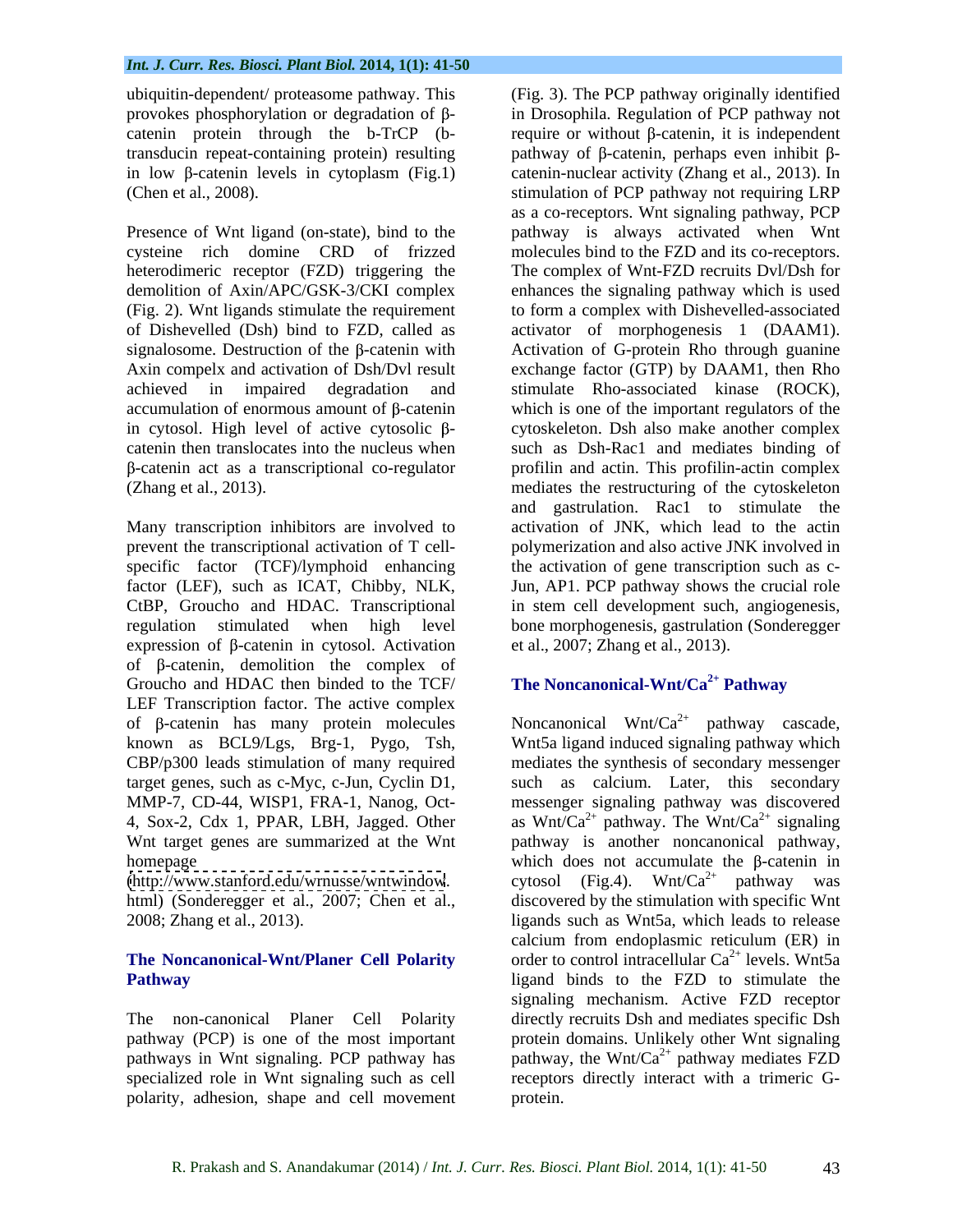

**Fig. 1: Schematic representation of Off-State of Wnt/ -catenin signaling pathway.**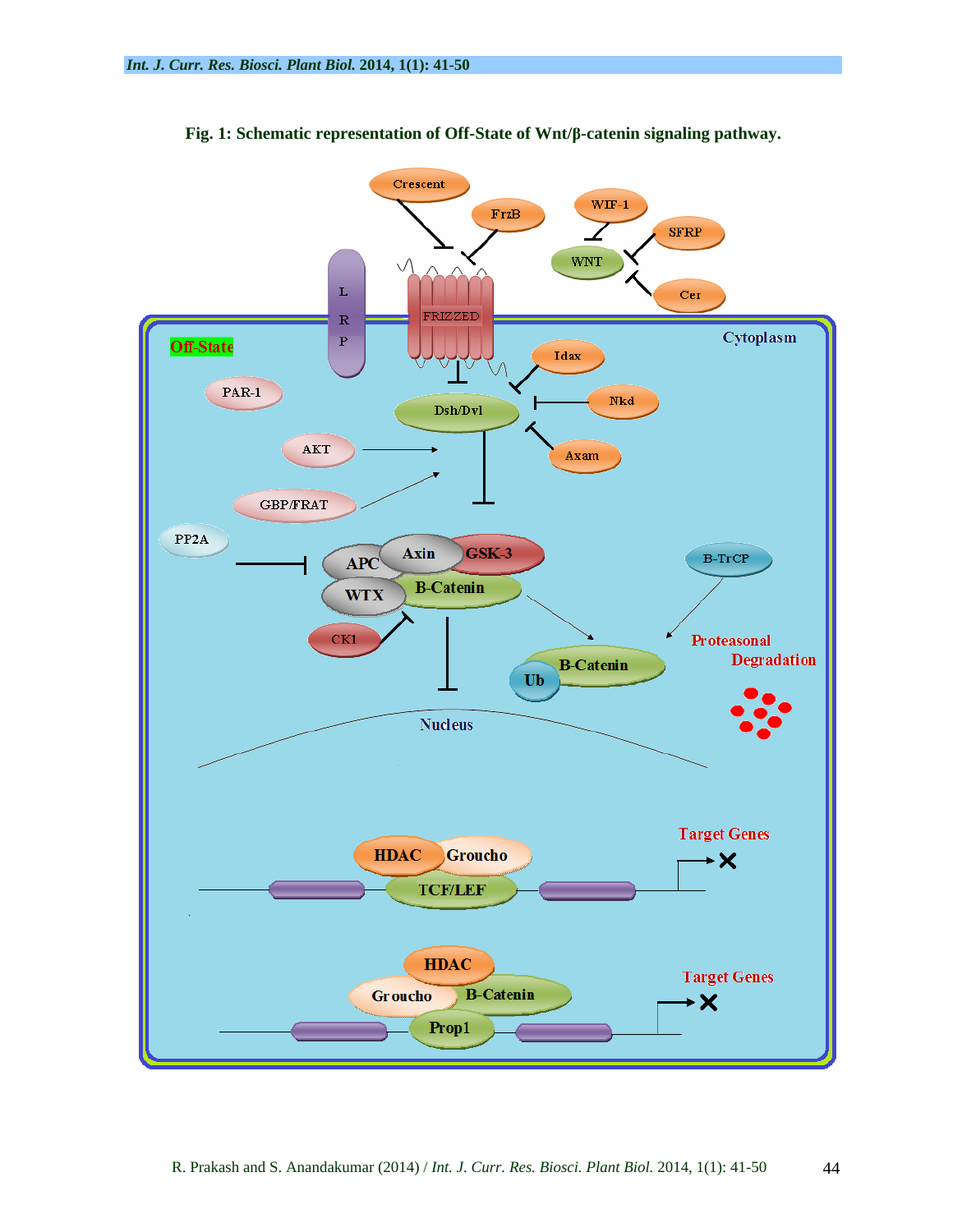

**Fig. 2: Schematic representation of On-State of Wnt/ -catenin signaling pathway.**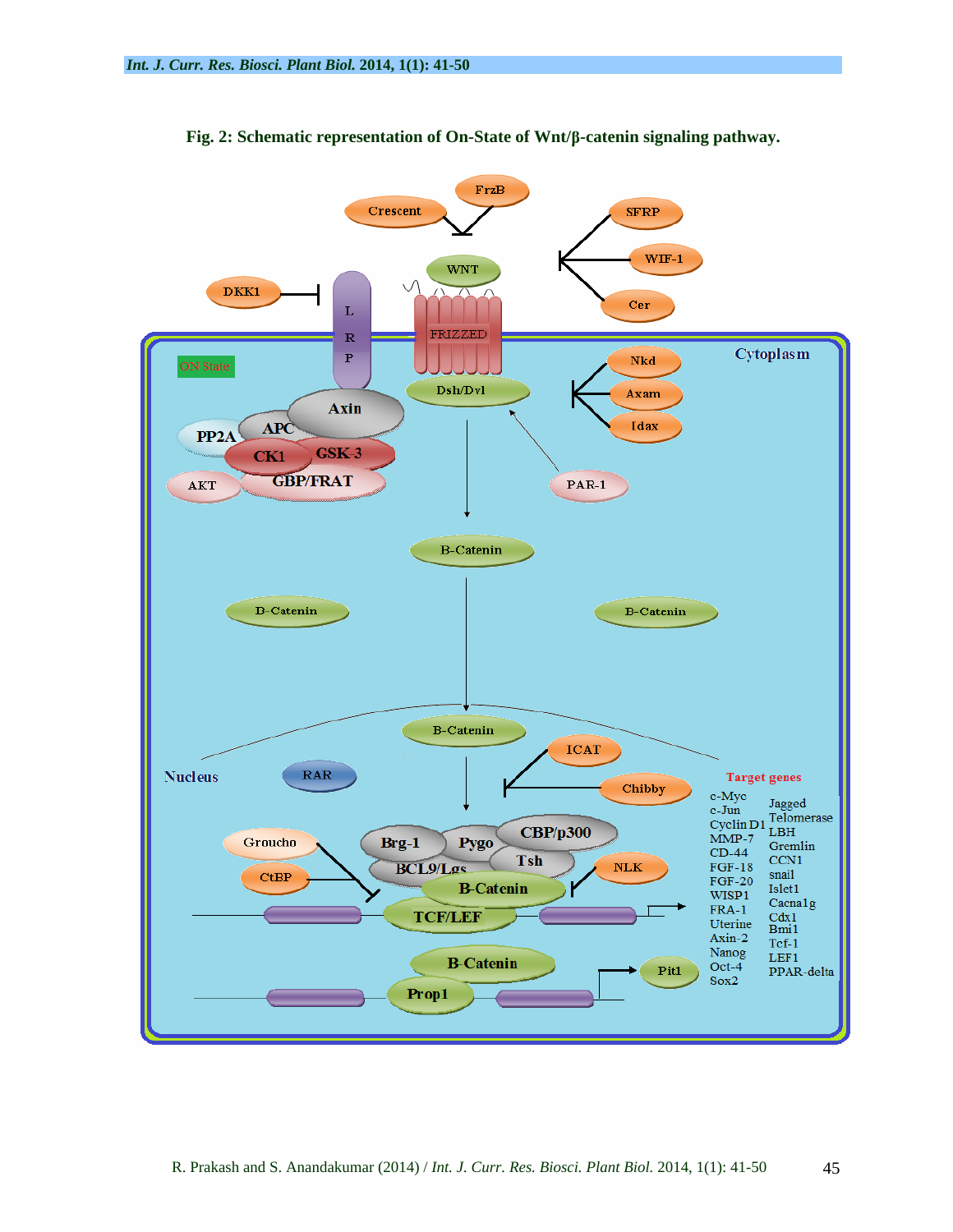

**Fig. 3: Wnt/PCP signaling pathway in stem cells development.**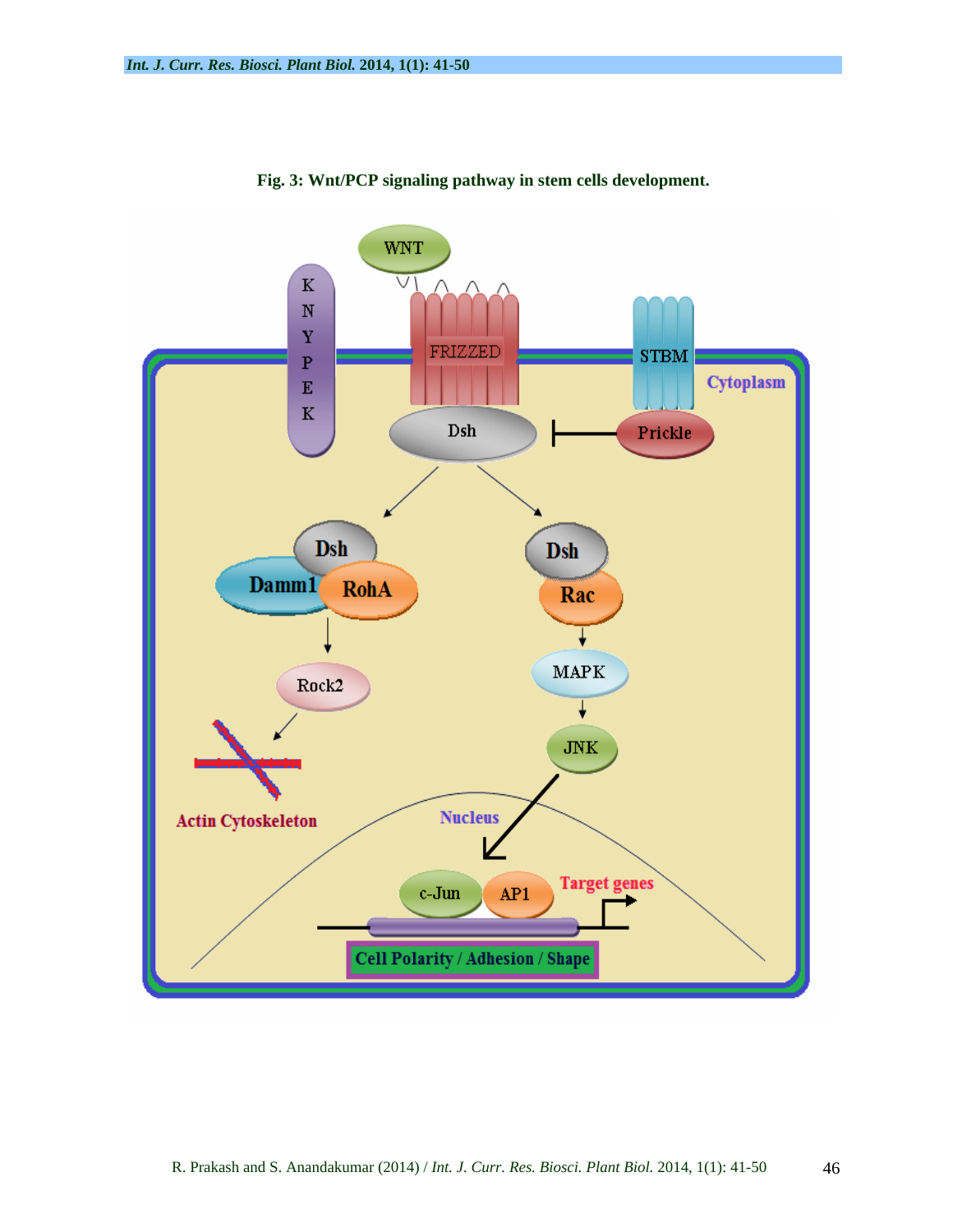



The complex of Dsh and G-protein leads to the increase intracellular calcium level in cytosol. activation of PIP2 through PLC/ cGMP specific

PDE. Activated PLC, stimulate the cleavage of or activation of PLC and elevation of IP3 can plasma membrane component PIP2 into DAG stimulate the calcium release from ER and inositol 1,4,5-trisphosphate (IP3). IP3 was (Sonderegger et al., 2007; Zhang et al., 2013). The complex of Dsh and G-protein leads to the increase intracellular calcium level in cytosol.<br>
activation of PIP2 through PLC/cGMP specific Another way, inhibition of PKG through PDE<br>
PDE. Activated PLC, stimulate the cle DAG activated stimulation of cdc42 through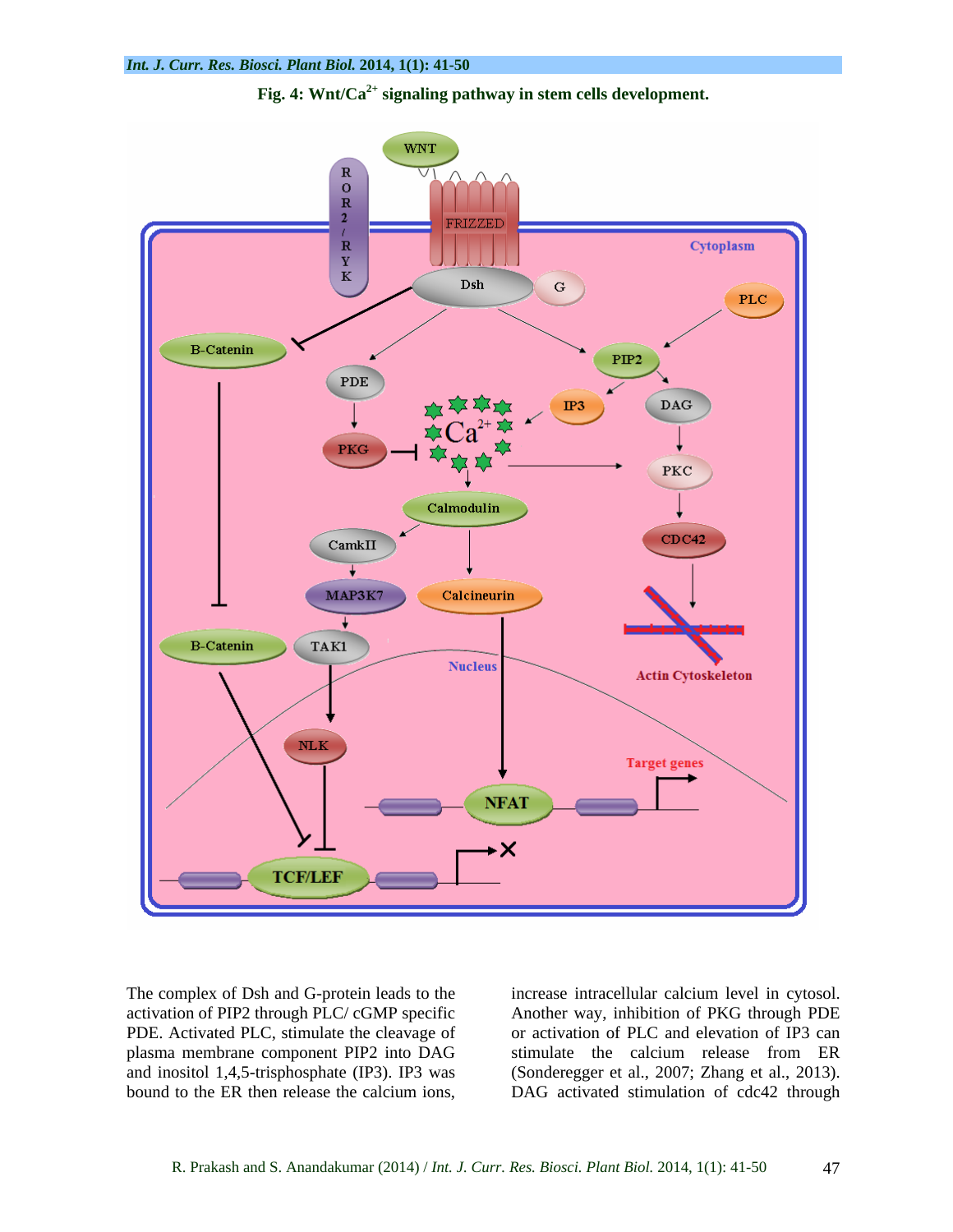PKC. Cdc42 is part of the major regulators of

(NFAT), which regulate ventral patterning. and tissues separation. CamkII activated the TAK1 induces the NLK expression, which prevents the action of  $\beta$ -catenin and TCF/LEF antagonist of Wnt/ $\beta$ -catenin signaling pathway by inactivation and phosphorylation of TCF. enhance metastasize in breast cancer.<br>Despite, if PDE is activated, inhibition of Repression of Wnt/ $\beta$ -catenin signaling in breast

Since its initial discovery, Wnt has associated development. Unfortunately, deregulation of Wnt1 leads to unwanted cell growth and A variety of compounds are discovered for the movement. APC was initially defined as a purpose of cancer treatment based on Wnt tumor suppressor gene in colon cancer. The signal expressions. Imatinib, which originally complex of  $\beta$ -catenin and APC, activating identified to inhibit  $\beta$ -catenin activity in cancer mutation was found in  $\beta$ -catenin gene in human colon cancer. Another mutation was identified  $\qquad$  2 inhibitor), which inhibit  $\beta$ -catenin activity in in human Axin1 gene, where reported in human human colon carcinoma (Maier et al., 2005). hepatocellular carcinoma. In TCF1 act as s Antisence inhibitors have been developed to tumor suppressor gene, mutated TCF1 in mice  $\qquad$  decrease  $\beta$ -catenin activity against several enhanced adenoma in the gut and mammary cancer types such as colon, leukemia, glands, so finalize the TCF1 act as a feedback lymphoma cells and esophageal (Phillips et al., repressor of target gene (Nusse and Varmus,  $2002$ ). NASAIDs also inhibit the Wnt/ $\beta$ -catenin 2012). Cancers have major play role in human signaling pathway (Dihlmann et al., 2001). death rise in the World. Wnt signals are Thiazolidinedione was completely inhibited

ventral patterning. Increased intracellular cancer was found in human majority of female calcium ions level was also stimulated in worldwide. Expressions of Wnt/canonical activation of calcineurin and CaMKII through pathway was identified in the development of calmodulin. begin and malignant breast cancer. Increased Calcineurin mediated the activation of nucler involved in breast cancer. Presence of  $\beta$ -catenin factor such as nuclear factor of activated T cells level in the cytoplasm or nucleus was identified NFAT was also regulated many functions Western blotting. The accumulation of  $\beta$ known as regulation of cell adhesion, migration catenin due to several impact factor such as MAP signaling pathway, which stimulated the catenin, mutation in APC, loss of inhibitors, activation of TGF-b-activated kinase (TAK1) over expression of Wnt ligands and decreased and Nemo-like kinase (NEMO). Activated activity of  $Wnt/Ca^{2+}$  pathway (Howe and involved in many human cancer types. Breast level of  $\beta$ -catenin in cytosol or nucleus is by using immunohistochemical staining and lacs of  $\beta$ -catenin destruction, mutation in  $\beta$ -Brown, 2004; Clevers and Nusse, 2012).

transcriptional factor complex. NLK act as an Wnt signaling was also involved in the Despite, if PDE is activated, inhibition of Repression of Wnt/ $\beta$ -catenin signaling in breast calcium release is occurred from ER. Activated PDE was mediated the activation of PKG, metastasize (DiMeo et al., 2009). CTNNB1 which subsequently cause the inhibition of gene encodes  $\beta$ -catenin, changes in CTNNB1 intracellular calcium release from ER (Zhang et gene expression measured not only in breast al., 2013; De, 2011). cancer, but also lung cancer, melanoma, Wnt Signal in Cancer and therapeutics and other several types. Wnt ligands proteins with cancer development from normal cells. development of ovarian cancer, glioblastoma When Wnt1 was first discovered, Wnt1 and oesophageal cancer. Absence of other Wnt (Wingless int-1) was first identified proto- protein functions in Wnt signaling cause ongogene in mouse mammary tumor virus different cancer types such proteins as, ROR1, (MMTV) in mammary carcinomas (Nusse and ROR 2, WIF1, Dsh, Wnt5a and other TCF/LEF Varmus, 1982). In normal conditions, Wnt1 has family (Anastas Jamie and Moon Randall, crucial role in embryonic stem cell epithelial-mesenchymal transition (EMT) to enhance metastasize in breast cancer. cancer can prevent EMT and inhibited prostate cancer, colorectal cancer, colon cancer such as, Win1, Win2 and Wnt7a increased expression have been identified in the 2012; DiMeo et al., 2009).

(Rao et al., 2006). Celecoxib, (cyclooxygenase-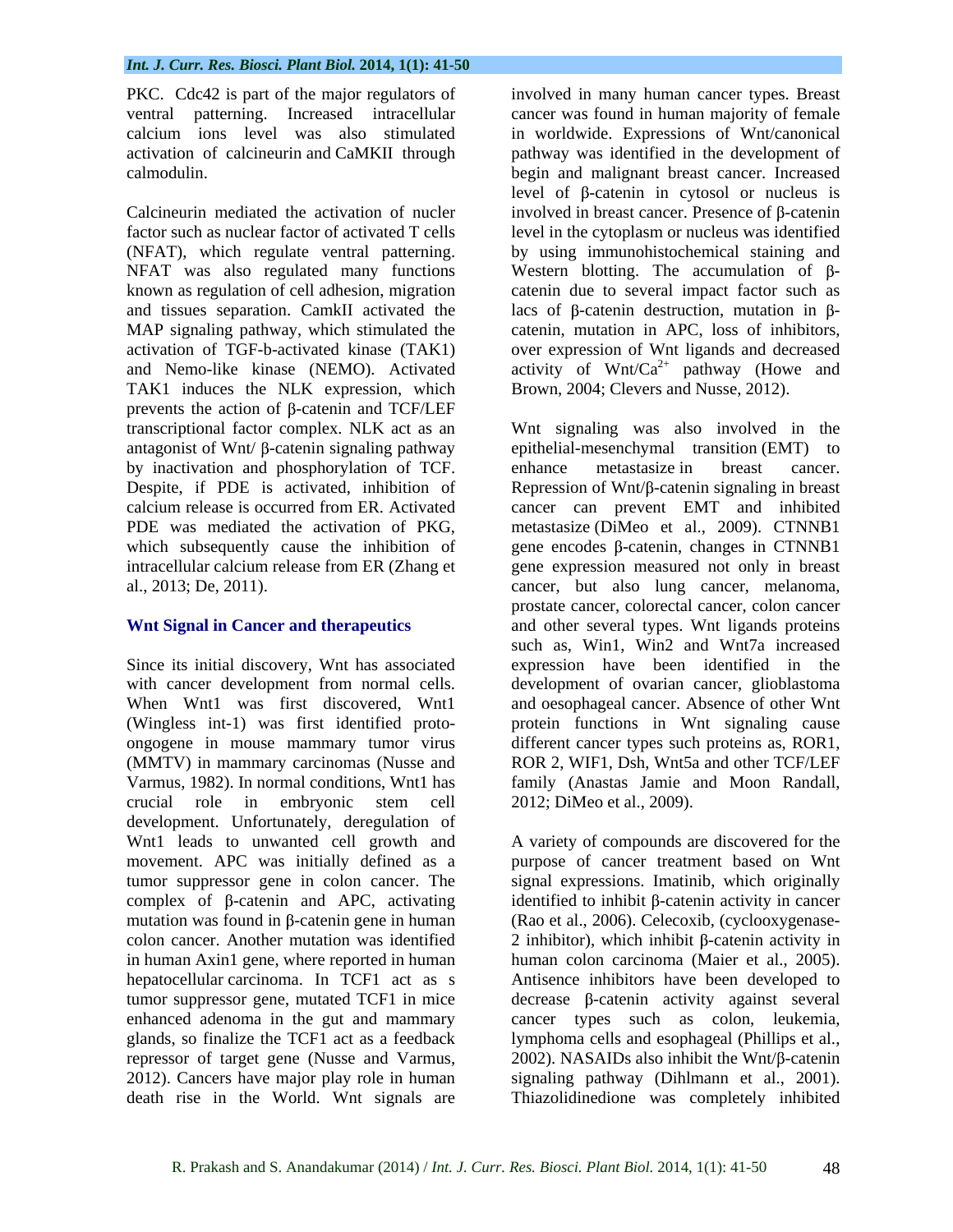metastasize in colon cancer (Yoshizumi et al., References 2004). Many compounds are identified against

Wnt signaling is regulated stem cell Chen, X., Yang, J., Evans, P.M., Liu, C., 2008. development and cancer in normal and abnormal conditions. Therapeutic system is Biochim. Biophys. Sin. (Shanghai) 40. developed a variety of drugs against cancer 577-594. based on deregulation of Wnt signaling Clevers, H., Nusse, R., 2012. Wnt/ $\beta$ -Catenin pathways. Unfortunately, many details are not described about Wnt signaling such as, where De, A., 2011. Wnt/Ca2+ signaling pathway: a is the evolution origin of Wnt signaling?, How Wnt signals are activated and which molecules or hormones are needed for this wingless Dihlmann, S., Siermann, A., von Knebel activation?, how Wnt signals are coordinated cell fate changes?, how Wnt signals are inflammatory drugs aspirin and involved in self-renewal and differentiation both stem cells and cancer cells at a similar time?, many Wnt inhibitors are present inside DiMeo, T. A., Anderson, K., Phadke, P., Feng, the cells and why these inhibitors are not active in cancer cells proliferation?. These details are not evaluated and undetermined up to now. links Wnt signaling with cancer cell self-These characters are very significant for drugs renewal and epithelial-mesenchymal

In the current research deals cancer drugs are directly developed based on the deregulation of signaling and breast cancer. Cancer Biol. signaling pathway such as Wnt signaling but Ther. 3, 36–41. many drugs are destroying the cancer cells not Intawicha, P., Wang, S.H., Hsieh, Y.C., Lo, cancer stem cells (CSCs). These CSCs are ability to produce lots of cancer cells, another way CSCs are called as mother of cancer cells. embryonic stem cells derived from In drug designing, lots of complexities lead to parthenotes and fertilized embryos. PLoS failure the action of drugs. A Variety of factors one 8, e67772 are leads to complicate the synthesis of cancer drugs and each cancer type has specific characters and causing agents. So many scientists are developing new drugs for each cancer type. In future, development of a new drug for all types of cancer caused by

The authors sincerely thank Dr. A. Nagappan, Principal, and Dr. C.K. Hindumathy, Dean- Biosciences, Vinayaka Mission's Kirupananda Variyar Engineering College, Salem, Tamil Nadu for their support and encouragement for carrying out this work. virus contain a provirus integrated in the

### **References**

- cancer including these compounds. Anastas Jamie, N., Moon Randall, T., 2012. **Future works** targets in cancer. Nat. Rev. Cancer 13, 11– WNT signalling pathways as therapeutic 26.
	- Wnt signaling: the good and the bad. Acta Biochim. Biophys. Sin. (Shanghai) 40, 577-594.
	- signaling and disease. Cell 149, 1192-205.
	- brief overview. Acta Biochim. Biophys. Sin. 43, 745-756.
	- Doeberitz, M., 2001. The nonsteroidal antiinflammatory drugs aspirin and indomethacin attenuate betacatenin/ TCF-4 signaling. Oncogen. 20, 645-653.
- design against cancer. transition in basal-like breast cancer. C., Perou, C. M., Naber, S., Kuperwasser, C., 2009. A novel lung metastasis signature renewal and epithelial-mesenchymal Cancer Res. 69, 5364–5373.
	- Howe Louise, Brown Anthony, 2004. Wnt signaling and breast cancer. Cancer Biol.<br>Ther. 3, 36–41.
	- N.W., Lee, K.H., Huang, S.Y., Ju, J.C., 2013. Proteomic profiling of rabbit embryonic stem cells derived from One 8, e67772
	- Knofler, M., Pollheimer, J., 2013. Human placental trophoblast invasion and differentiation: a particular focus on Wnt signaling. Front Genet. 4, 190.
- deregulation of the Wnt signaling pathway. the beta-catenin/ APC pathway: a novel **Acknowledgement** 2- independent anticarcinogenic effects of Maier, T.J., Janssen, A., Schmidt, R., Geisslinger, G., Grosch S., 2005. Targeting mechanism to explain the cyclooxygenase celecoxib in human colon carcinoma cells. FASEB J. 19, 1353-1355.
	- Nusse, R., Varmus, H. E., 1992. Wnt genes. Cell 69, 1073-1087.
	- Nusse, R., Varmus, H.E., 1982. Many tumors induced by the mouse mammary tumor